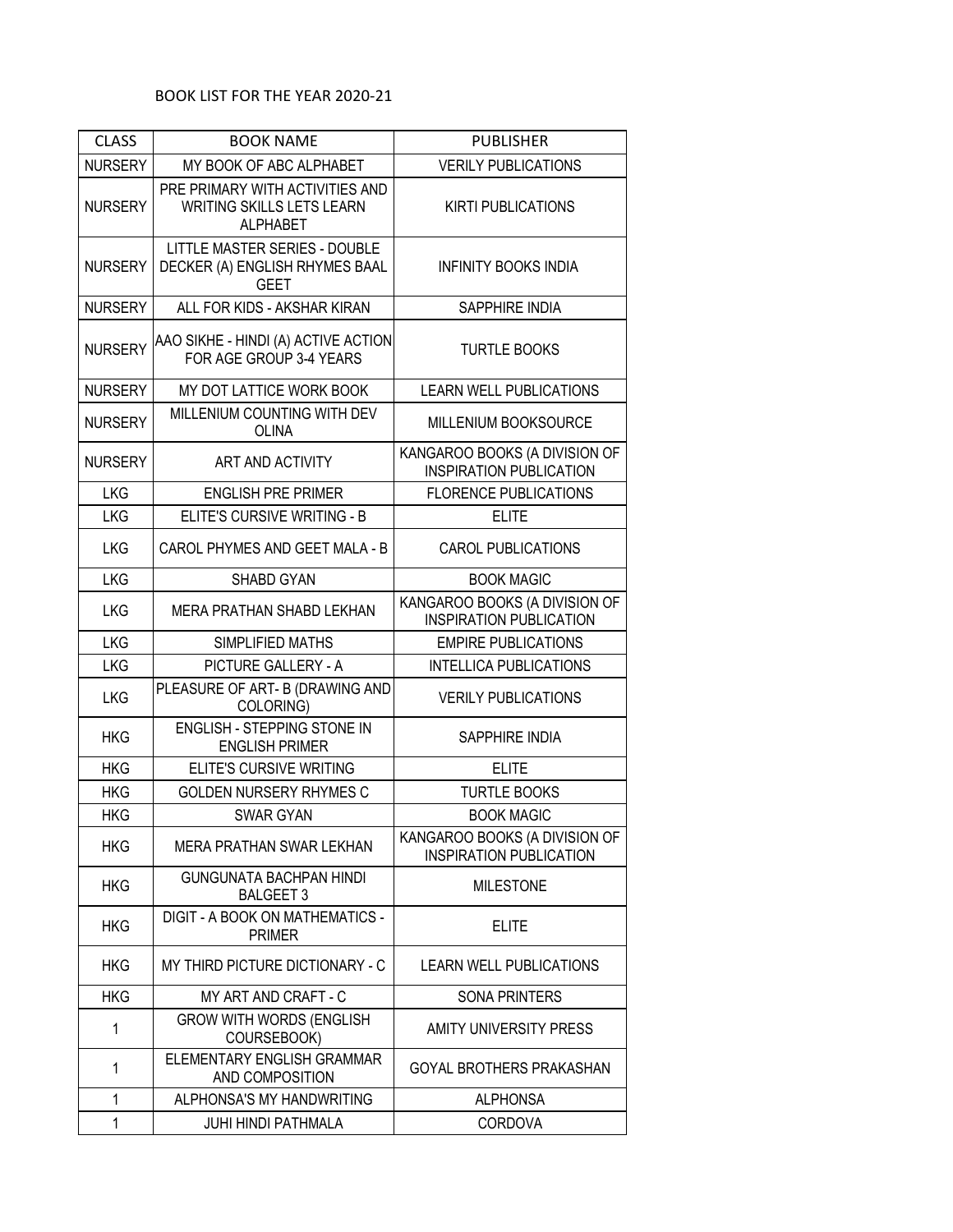| 1              | MOHAK HINDI VYAKARAN                            | <b>ELITE</b>                    |
|----------------|-------------------------------------------------|---------------------------------|
| 1              | LIKHNA LIKHANA- HINDI SULEKH<br><b>PUSTIKA</b>  | <b>JAY CEE PUBLICATION</b>      |
| 1              | <b>EXCELLENCE IN MATHEMATICS</b>                | PRACHI PUBLICATIONS             |
| 1              | NEW ENVIRONMENTAL STUDIES                       | <b>GEETA PUBLISHING HOUSE</b>   |
| 1              | <b>KNOW FOR SURE</b>                            | <b>BRITANICA</b>                |
| 1              | <b>LOGIN</b>                                    | <b>HEADWORD</b>                 |
| 1              | <b>RIGHT IS RIGHT</b>                           | <b>KRISTON</b>                  |
| 1              | <b>SPREAD COLORS</b>                            | <b>LEARN WELL PUBLICATIONS</b>  |
| $\overline{c}$ | NEW COMMUNICATION IN ENGLISH                    | RATNA SAGAR                     |
| $\overline{2}$ | ELEMENTARY ENGLISH GRAMMAR<br>AND COMPOSITION   | <b>GOYAL BROTHERS PRAKASHAN</b> |
| $\overline{2}$ | ALPHONSA'S MY HANDWRITING                       | <b>ALPHONSA</b>                 |
| $\overline{2}$ | PALLAV HINDI PATHYA PUSTAK                      | AMRITA PRAKASHAN                |
| $\overline{2}$ | MOHAK HINDI VYAKARAN                            | <b>ELITE</b>                    |
| $\overline{2}$ | LIKHNA LIKHANA- HINDI SULEKH<br><b>PUSTIKA</b>  | <b>JAY CEE PUBLICATION</b>      |
| $\overline{2}$ | EXCELLENCE IN MATHEMATICS                       | PRACHI PUBLICATIONS             |
| $\overline{2}$ | <b>WONDER - ENVIRONMENTAL</b><br><b>STUDIES</b> | <b>DOUBLEW EDUCATION</b>        |
| $\overline{2}$ | <b>KNOW FOR SURE</b>                            | <b>BRITANICA</b>                |
| $\overline{2}$ | <b>LOGIN</b>                                    | <b>HEADWORD</b>                 |
| $\overline{2}$ | <b>RIGHT IS RIGHT</b>                           | <b>KRISTON</b>                  |
| $\overline{2}$ | <b>SPREAD COLORS</b>                            | <b>LEARN WELL PUBLICATIONS</b>  |
| 3              | NEW COMMUNICATION IN ENGLISH                    | RATNA SAGAR                     |
| 3              | ELEMENTARY ENGLISH GRAMMAR<br>AND COMPOSITION   | <b>GOYAL BROTHERS PRAKASHAN</b> |
| 3              | ALPHONSA'S MY HANDWRITING                       | <b>ALPHONSA</b>                 |
| 3              | <b>BHASHA MANI</b>                              | <b>GOODLUCK PUBLISHERS</b>      |
| 3              | <b>MOHAK HINDI VYAKARAN</b>                     | <b>ELITE</b>                    |
| 3              | LIKHNA LIKHANA- HINDI SULEKH<br><b>PUSTIKA</b>  | <b>JAY CEE PUBLICATION</b>      |
| 3              | <b>EXCELLENCE IN MATHEMATICS</b>                | PRACHI PUBLICATIONS             |
| 3              | <b>BLOOMING SCIENCE</b>                         | <b>JAY CEE PUBLICATION</b>      |
| 3              | <b>EXCELLENCE IN SOCIAL STUDIES</b>             | PRACHI PUBLICATIONS             |
| 3              | KNOW FOR SURE                                   | <b>BRITANICA</b>                |
| 3              | <b>LOGIN</b>                                    | <b>HEADWORD</b>                 |
| 3              | <b>RIGHT IS RIGHT</b>                           | <b>KRISTON</b>                  |
| 3              | SPREAD COLORS                                   | <b>LEARN WELL PUBLICATIONS</b>  |
| 4              | NEW COMMUNICATION IN ENGLISH                    | RATNA SAGAR                     |
| 4              | TUNE IN TO GRAMMAR                              | <b>PEARSON</b>                  |
| 4              | <b>ACTIVING BOOK</b>                            | RATNA SAGAR                     |
| 4              | ALPHONSA'S MY HANDWRITING                       | <b>ALPHONSA</b>                 |
| 4              | PALLAV HINDI PATHYA PUSTAK                      | AMRITA PRAKASHAN                |
| 4              | <b>JAGRITI HINDI VYAKRAN</b>                    | AMITY UNIVERSITY PRESS          |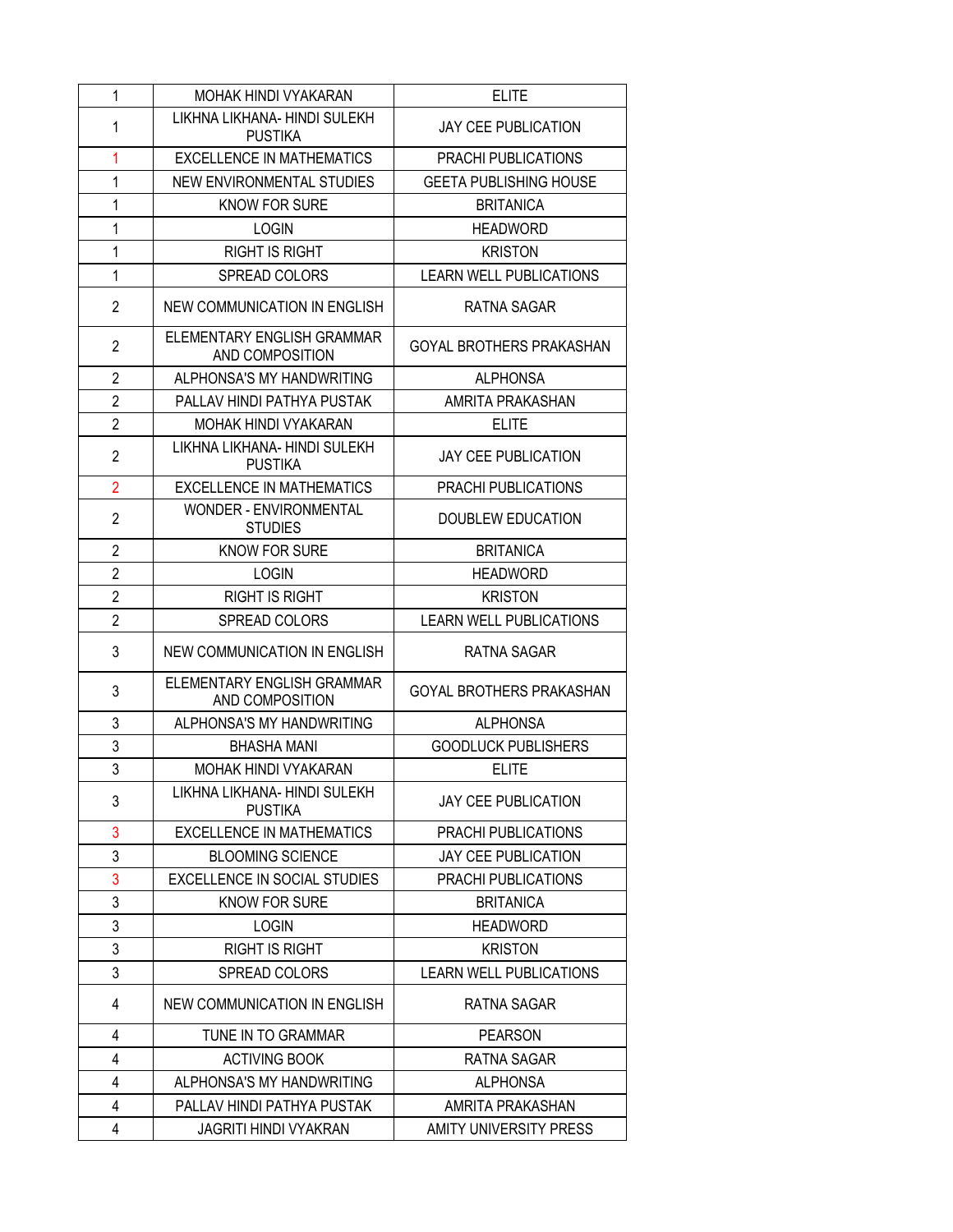| 4              | LIKHNA LIKHANA- HINDI SULEKH                       | <b>JAY CEE PUBLICATION</b>      |
|----------------|----------------------------------------------------|---------------------------------|
|                | <b>PUSTIKA</b>                                     |                                 |
| 4              | <b>MATHEMATICS SUCCESS</b>                         | GOYAL BROTHERS PRAKASHAN        |
| $\overline{4}$ | <b>NEW LEARNWELL SCIENCE</b>                       | <b>HOLY FAITH INTERNATIONAL</b> |
| 4              | <b>EXCELLENCE IN SOCIAL STUDIES</b>                | PRACHI PUBLICATIONS             |
| 4              | <b>KNOW FOR SURE</b>                               | <b>BRITANICA</b>                |
| $\overline{4}$ | <b>LOGIN</b>                                       | <b>HEADWORD</b>                 |
| $\overline{4}$ | <b>RIGHT IS RIGHT</b>                              | <b>KRISTON</b>                  |
| 4              | SPREAD COLORS                                      | <b>LEARN WELL PUBLICATIONS</b>  |
| 5              | <b>ACTIVE ENGLISH LITERATURE</b><br><b>READER</b>  | <b>SCHOLASTIC</b>               |
| 5              | <b>ACTIVE ENGLISH COURSEBOOK</b>                   | <b>SCHOLASTIC</b>               |
| 5              | TUNE IN TO GRAMMAR                                 | <b>PEARSON</b>                  |
| 5              | ALPHONSA'S MY HANDWRITING                          | <b>ALPHONSA</b>                 |
| 5              | <b>GUNJAN HINDI PATHMALA</b>                       | <b>MADHUBAN</b>                 |
| 5              | RACHNA PRASOON                                     | <b>KRISTON</b>                  |
| 5              | LIKHNA LIKHANA- HINDI SULEKH<br><b>PUSTIKA</b>     | <b>JAY CEE PUBLICATION</b>      |
| 5              | <b>MATHEMATICS SUCCESS</b>                         | GOYAL BROTHERS PRAKASHAN        |
| 5              | SCIENCE SUCCESS WITH ONLINE<br><b>SUPPORT</b>      | GOYAL BROTHERS PRAKASHAN        |
| 5              | <b>SOCIAL STUDIES</b>                              | SAPPHIRE INDIA                  |
| 5              | SANSKRIT SUDHA - PRAVESHIKA                        | AMRITA PRAKASHAN                |
| 5              | <b>LOGIN</b>                                       | <b>HEADWORD</b>                 |
| 5              | <b>GENERAL KNOWLEDGE</b>                           | <b>VIVA EDUCATION</b>           |
| 5              | <b>RIGHT IS RIGHT</b>                              | <b>KRISTON</b>                  |
| 5              | SPREAD COLORS                                      | <b>LEARN WELL PUBLICATIONS</b>  |
| 6              | <b>ACTIVE ENGLISH LITERATURE</b><br><b>READER</b>  | <b>SCHOLASTIC</b>               |
| 6              | ACTIVE ENGLISH COURSEBOOK                          | <b>SCHOLASTIC</b>               |
| 6              | TUNE IN TO GRAMMAR                                 | <b>PEARSON</b>                  |
| 6              | <b>BHASHA MANI</b>                                 | <b>GOODLUCK PUBLISHERS</b>      |
| 6              | RACHNA PRASOON                                     | <b>KRISTON</b>                  |
| 6              | NUMBER MAGIC - A TEXTBOOK OF<br><b>MATHEMATICS</b> | RATNA SAGAR                     |
| 6              | <b>MASTERING SCIENCE</b>                           | <b>CORDOVA</b>                  |
| 6              | EXCELLENCE IN SOCIAL SCIENCE                       | PRACHI PUBLICATIONS             |
| 6              | SANSKRIT SUDHA-1                                   | AMRITA PRAKASHAN                |
| 6              | <b>LOGIN</b>                                       | <b>HEADWORD</b>                 |
| 6              | NEW GENERAL KNOWLEDGE                              | S CHAND                         |
| 6              | <b>RIGHT IS RIGHT</b>                              | <b>KRISTON</b>                  |
| 6              | SPREAD COLORS                                      | <b>LEARN WELL PUBLICATIONS</b>  |
| 7              | <b>ACTIVE ENGLISH LITERATURE</b><br><b>READER</b>  | <b>SCHOLASTIC</b>               |
| 7              | <b>ACTIVE ENGLISH COURSEBOOK</b>                   | <b>SCHOLASTIC</b>               |
| 7              | FUN WITH GRAMMAR                                   | <b>CORDOVA</b>                  |
| 7              | <b>GUNJAN HINDI PATHMALA</b>                       | <b>MADHUBAN</b>                 |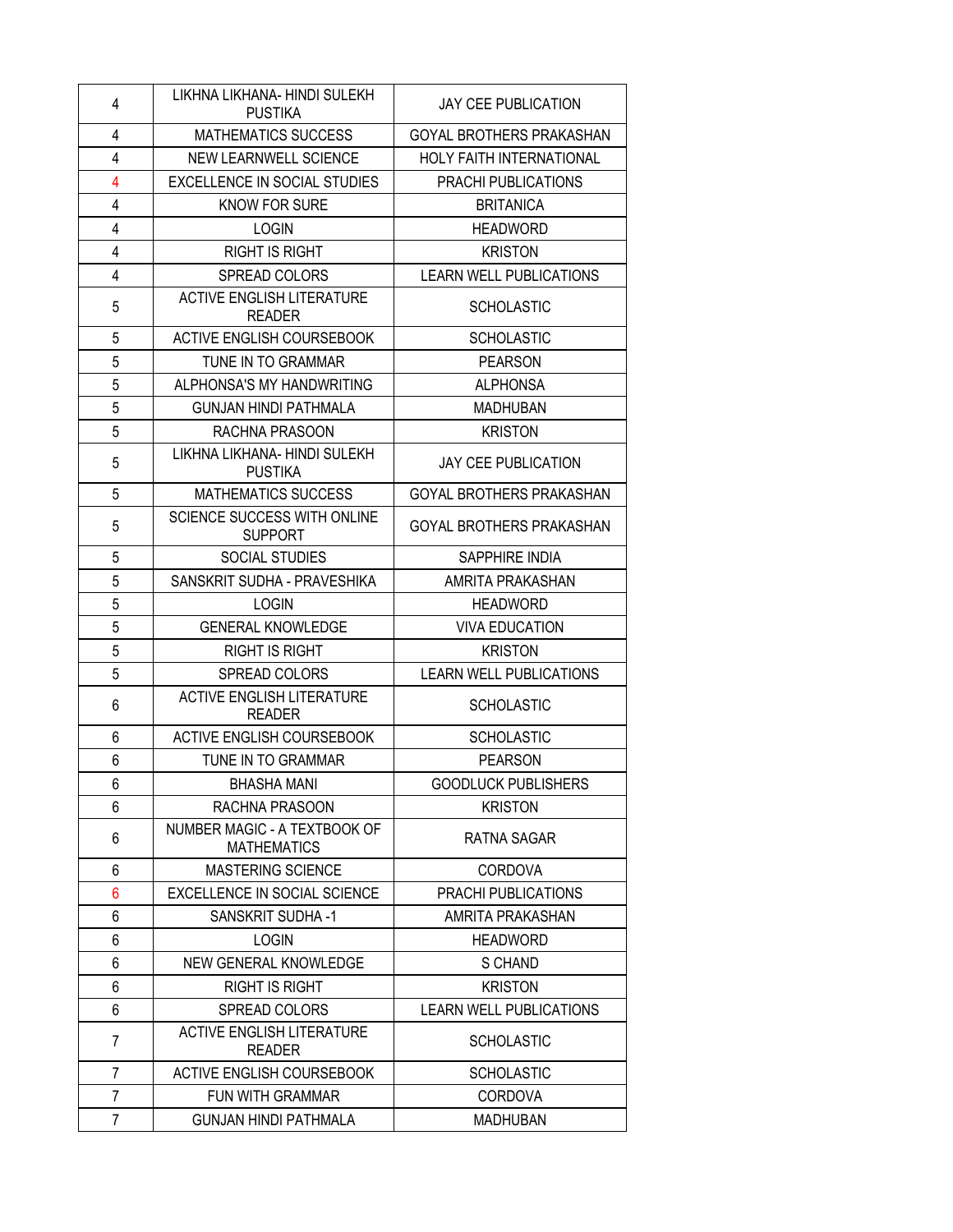| 7              | <b>VYAKRAN SAMBODH</b>                                       | <b>MADHUBAN</b>                   |
|----------------|--------------------------------------------------------------|-----------------------------------|
| 7              | <b>EXCELLENCE IN MATHEMATICS</b>                             | PRACHI PUBLICATIONS               |
| 7              | <b>MASTERING SCIENCE</b>                                     | <b>CORDOVA</b>                    |
| 7              | FRAGRANCE OF OUR SOCIAL WORLD                                | <b>FRIENDS PUBLICATION SERIES</b> |
| 7              | SANSKRIT SUDHA PART 2                                        | AMRITA PRAKASHAN                  |
| $\overline{7}$ | HI TEACH WORLD                                               | <b>LEARN WELL PUBLICATIONS</b>    |
| $\overline{7}$ | NEW GENERAL KNOWLEDGE TODAY                                  | S CHAND                           |
| 7              | <b>RIGHT IS RIGHT</b>                                        | <b>KRISTON</b>                    |
| 7              | SPREAD COLORS                                                | <b>LEARN WELL PUBLICATIONS</b>    |
| 8              | <b>ACTIVE ENGLISH LITERATURE</b><br><b>READER</b>            | <b>SCHOLASTIC</b>                 |
| 8              | ACTIVE ENGLISH COURSEBOOK                                    | <b>SCHOLASTIC</b>                 |
| 8              | ELEMENTRY ENGLISH GRAMMAR &<br><b>COMPOSITION</b>            | <b>GOYAL BROTHERS PRAKASHAN</b>   |
| 8              | <b>GUNJAN HINDI PATHMALA</b>                                 | <b>MADHUBAN</b>                   |
| 8              | <b>VYAKRAN SAMBODH</b>                                       | <b>MADHUBAN</b>                   |
| 8              | <b>NUMBER MAGIC</b>                                          | RATNA SAGAR                       |
| 8              | MASTERING SCIENCE                                            | <b>CORDOVA</b>                    |
| 8              | SOCIAL SCIENCE                                               | <b>GOYAL BROTHERS PRAKASHAN</b>   |
| 8              | <b>SANSKRIT SUDHA - 3</b>                                    | AMRITA PRAKASHAN                  |
| 8              | <b>LOGIN</b>                                                 | <b>HEADWORD</b>                   |
| 8              | NEW GENERAL KNOWLEDGE TODAY                                  | S CHAND                           |
| 8              | <b>RIGHT IS RIGHT</b>                                        | <b>KRISTON</b>                    |
| 8              | SPREAD COLORS                                                | <b>LEARN WELL PUBLICATIONS</b>    |
| 9              | MANAK VYAVAHARIK HINDI VYAKRAN<br>AND LEKHAN (ONLY 9TH)      | <b>HITAISHI</b>                   |
| 9              | <b>HINDI COURSE A</b>                                        | <b>NCERT</b>                      |
| 9              | MANAK EXPRESSIVE ENG GRAMMAR<br>AND COMPOSITION (9TH N 10TH) | <b>HITAISHI</b>                   |
| 9              | <b>BEEHIVE</b>                                               | <b>NCERT</b>                      |
| 9              | <b>MOMENT</b>                                                | <b>NCERT</b>                      |
| 9              | <b>SCIENCE LAB MANUAL</b>                                    | MILLENIUM BOOKSOURCE              |
| 9              | <b>SCIENCE TEXT BOOK</b>                                     | <b>NCERT</b>                      |
| 9              | SOCIAL - HISTORY                                             | <b>NCERT</b>                      |
| 9              | SOCIAL - GEOGRAPHY                                           | <b>NCERT</b>                      |
| 9              | SOCIAL - CIVICS                                              | <b>NCERT</b>                      |
| 9              | SOCIAL - ECONOMICS                                           | <b>NCERT</b>                      |
| 9              | <b>MATHS</b>                                                 | <b>NCERT</b>                      |
| 9              | COMPUTER APPLICATION                                         | PRACHI PUBLICATIONS               |
| 10             | <b>VYAKRAN PRAVAH FULL MARKS</b>                             | <b>FULL MARKS</b>                 |
| 10             | HINDI COURSE A                                               | <b>NCERT</b>                      |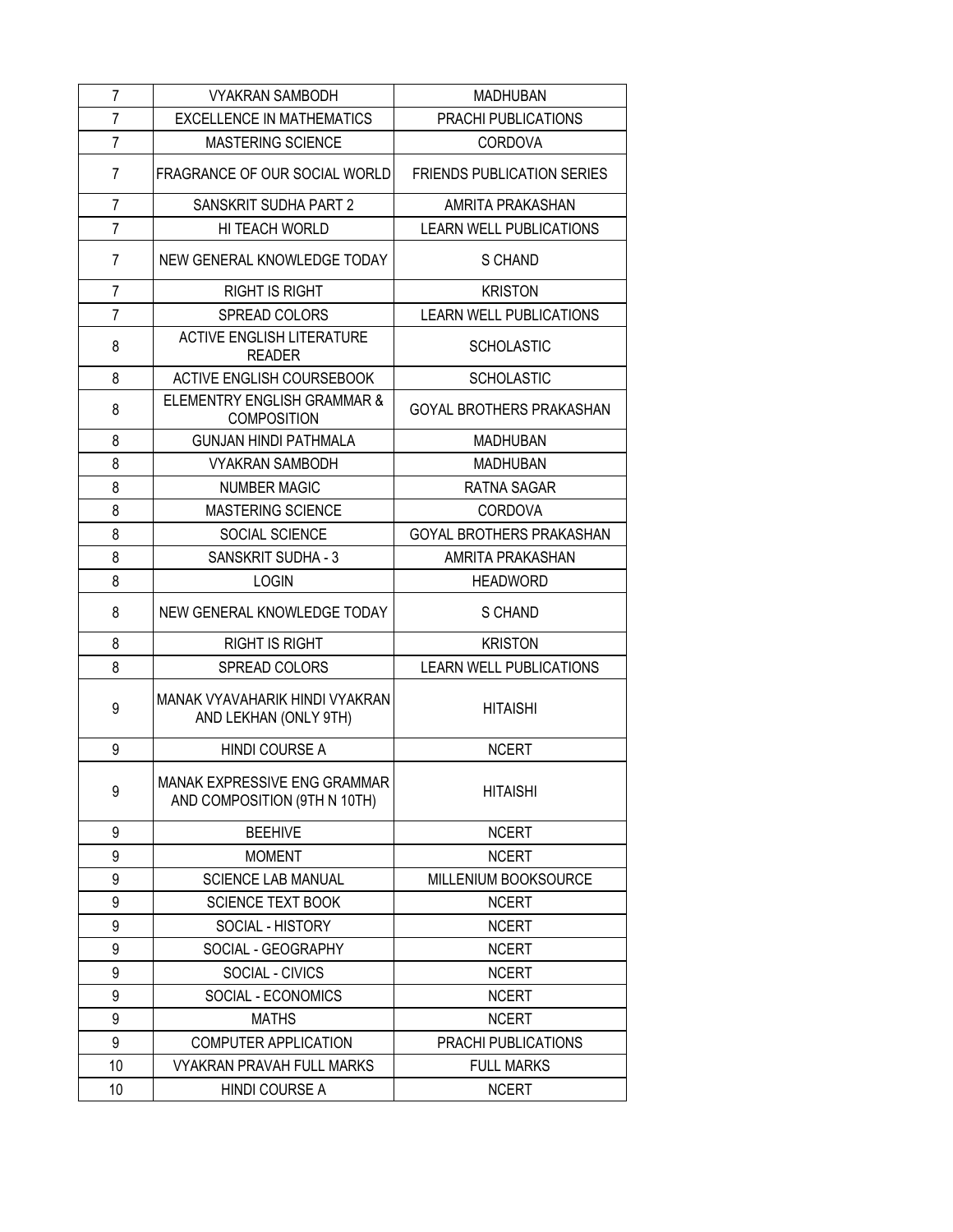| 10                        | MANAK EXPRESSIVE ENG GRAMMAR<br>AND COMPOSITION (9TH AND 10TH) | <b>HITAISHI</b>      |
|---------------------------|----------------------------------------------------------------|----------------------|
| 10                        | <b>FOOT PRINTS</b>                                             | <b>NCERT</b>         |
| 10                        | <b>FIRST FLIGHT</b>                                            | <b>NCERT</b>         |
| 10                        | <b>LABORATORY MANUAL SCIENCE</b>                               | MILLENIUM BOOKSOURCE |
| 10                        | <b>SCIENCE TEXT BOOK</b>                                       | <b>NCERT</b>         |
| 10                        | SOCIAL - HISTORY                                               | <b>NCERT</b>         |
| 10                        | SOCIAL - GEOGRAPHY                                             | <b>NCERT</b>         |
| 10                        | SOCIAL - CIVICS                                                | <b>NCERT</b>         |
| 10                        | SOCIAL - ECONOMICS                                             | <b>NCERT</b>         |
| 10                        | <b>MATHS</b>                                                   | <b>NCERT</b>         |
| 10                        | <b>COMPUTER APPLICATION</b>                                    | PRACHI PUBLICATIONS  |
| 11<br><b>SCIENCE</b>      | <b>HORNBILL</b>                                                | <b>NCERT</b>         |
| 11<br><b>SCIENCE</b>      | <b>SNAPSHOT</b>                                                | <b>NCERT</b>         |
| 11<br><b>SCIENCE</b>      | PHYSICS TEXT BOOK                                              | <b>NCERT</b>         |
| 11<br><b>SCIENCE</b>      | PRACTICAL SKILLS IN PHYSICS                                    | <b>FULL MARKS</b>    |
| 11<br><b>SCIENCE</b>      | <b>CHEMSITRY TEXT BOOK</b>                                     | <b>NCERT</b>         |
| 11<br><b>SCIENCE</b>      | PRACTICAL SKILLS IN CHEMISTRY                                  | <b>FULL MARKS</b>    |
| 11<br><b>SCIENCE</b>      | PRACTICAL SKILLS IN BIO                                        | <b>FULL MARKS</b>    |
| 11<br><b>SCIENCE</b>      | <b>TEXT BOOK OF BIOLOGY</b>                                    | <b>NCERT</b>         |
| 11<br><b>SCIENCE</b>      | PHYYSICAL EDUCATION (PRACTICAL<br>MANUAL)                      | <b>RATNA SAGAR</b>   |
| 11<br><b>SCIENCE</b>      | PHYSICAL EDUCATION MANUAL<br><b>BOOK ONLY</b>                  | <b>SULTAN CHAND</b>  |
| 11<br><b>SCIENCE</b>      | <b>MATHS</b>                                                   | <b>NCERT</b>         |
| 11<br><b>SCIENCE</b>      | COMPUTER SCIENCE WITH PYTHON<br>SUMITRA ARORA                  | SARASWATI            |
| 11<br><b>COMMERC</b><br>Е | <b>HORNBILL</b>                                                | <b>NCERT</b>         |
| 11<br><b>COMMERC</b><br>Е | <b>SNAPSHOT</b>                                                | <b>NCERT</b>         |
| 11<br><b>COMMERC</b><br>E | <b>ACCOUNTANCY</b>                                             | <b>T S GREWAL</b>    |
| 11<br><b>COMMERC</b><br>E | <b>BUS STUDIES</b>                                             | <b>NCERT</b>         |